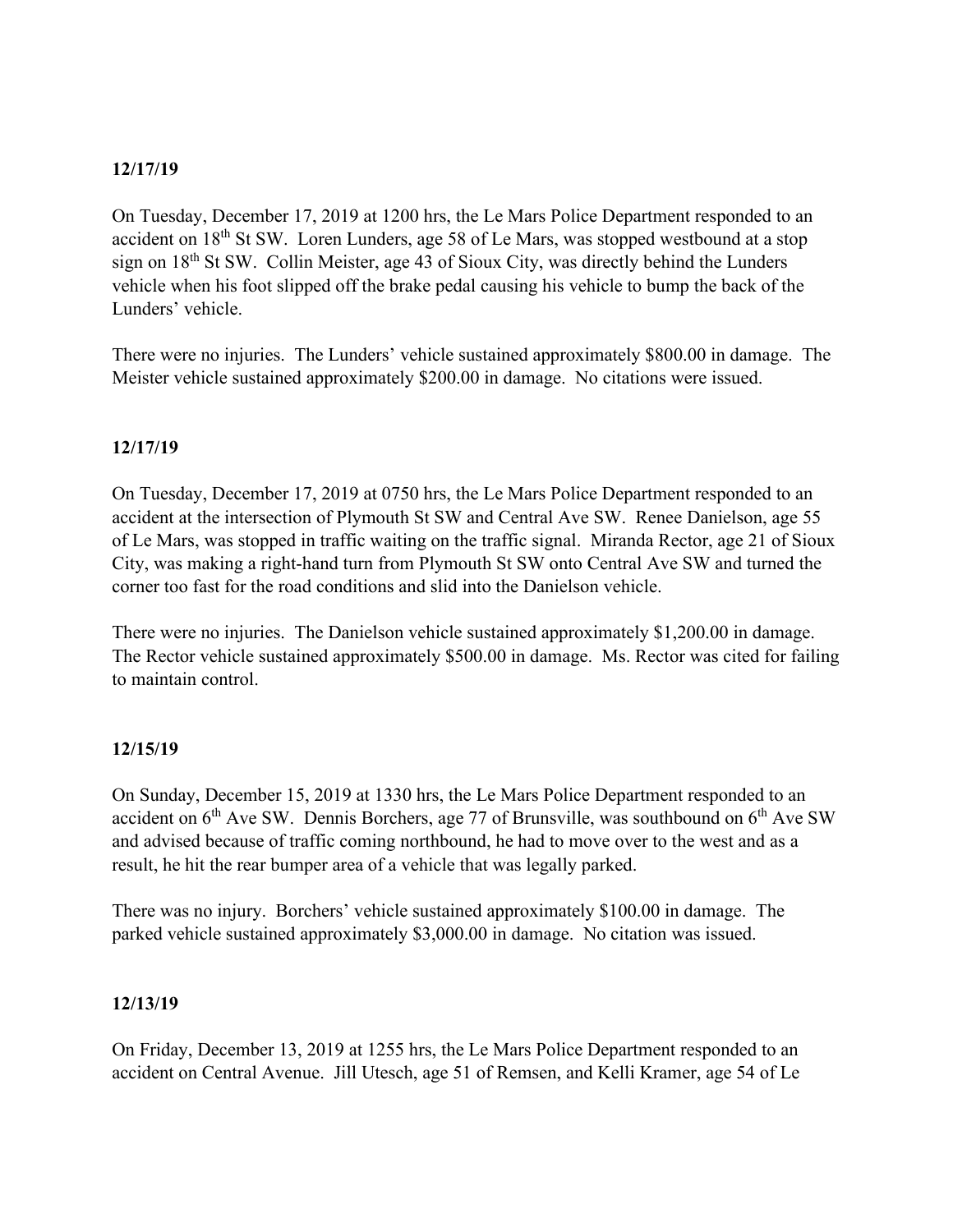Mars, were parked next to each other in parking stalls on Central Ave and backed out at the same time and as a result, the vehicles collided.

There were no injuries. The Utesch vehicle sustained approximately \$2,000.00 in damage. The Kramer vehicle sustained approximately \$500.00 in damage. No citations were issued.

# **12/11/19**

On Wednesday, December 11, 2019 at 1835 hrs, the Le Mars Police Department responded to an accident at the intersection of 1<sup>st</sup> St NE and 4<sup>th</sup> Ave NE. Michelle Cervantes Barajas, age 42 of Le Mars, was eastbound on  $1<sup>st</sup>$  St NE approaching the intersection of  $4<sup>th</sup>$  Ave NE. Sean Van Boven, age 38 of Le Mars, was stopped at the stop sign southbound on 4<sup>th</sup> Ave NE and pulled out from the stop sign in front of the Cervantes Barajas vehicle causing a collision to occur.

There were no injuries. The Cervantes Barajas vehicle sustained approximately \$3,500.00 in damage. The Van Boven vehicle sustained approximately \$1,500.00 in damage. Van Boven was cited for failure to yield the right of way from a stop sign.

# **12/10/19**

On Tuesday, December 10, 2019 at 1518 hrs, the Le Mars Police Department responded to an accident at the intersection of 5<sup>th</sup> Av SW and 6<sup>th</sup> St SW. Angel Chavez Alvarado, age 31 of Le Mars, was traveling northbound in the 700 blk of  $5<sup>th</sup>$  Ave SW. Kammi Nankhati, age 53 of Le Mars, was traveling eastbound in the 500 blk of  $6<sup>th</sup>$  St SW. Both vehicles entered the uncontrolled intersection and as a result, a collision occurred.

There were no injuries. The Nankhati vehicle sustained approximately \$3,000.00 in damage. The Chavez Alvarado vehicle sustained approximately \$3,000.00 in damage. Kammi Nankhati was cited for failure to yield to vehicle on the right.

# **12/9/19**

On Monday, December 9, 2019 at 1025 hrs, the Le Mars Police Department responded to an accident at the intersection of 5<sup>th</sup> St SW and 3<sup>rd</sup> Ave SW. Heather Cochran, age 32 of Le Mars, was traveling south on  $3^{rd}$  Ave SW approaching the intersection of  $6^{th}$  St SW. Luis Nolasco Gomez, age 25 of Belmond, Iowa, was traveling westbound on  $6<sup>th</sup>$  St SW approaching the intersection of  $3<sup>rd</sup>$  Ave SW when he failed to yield to the Gomez vehicle in the uncontrolled intersection and an accident occurred.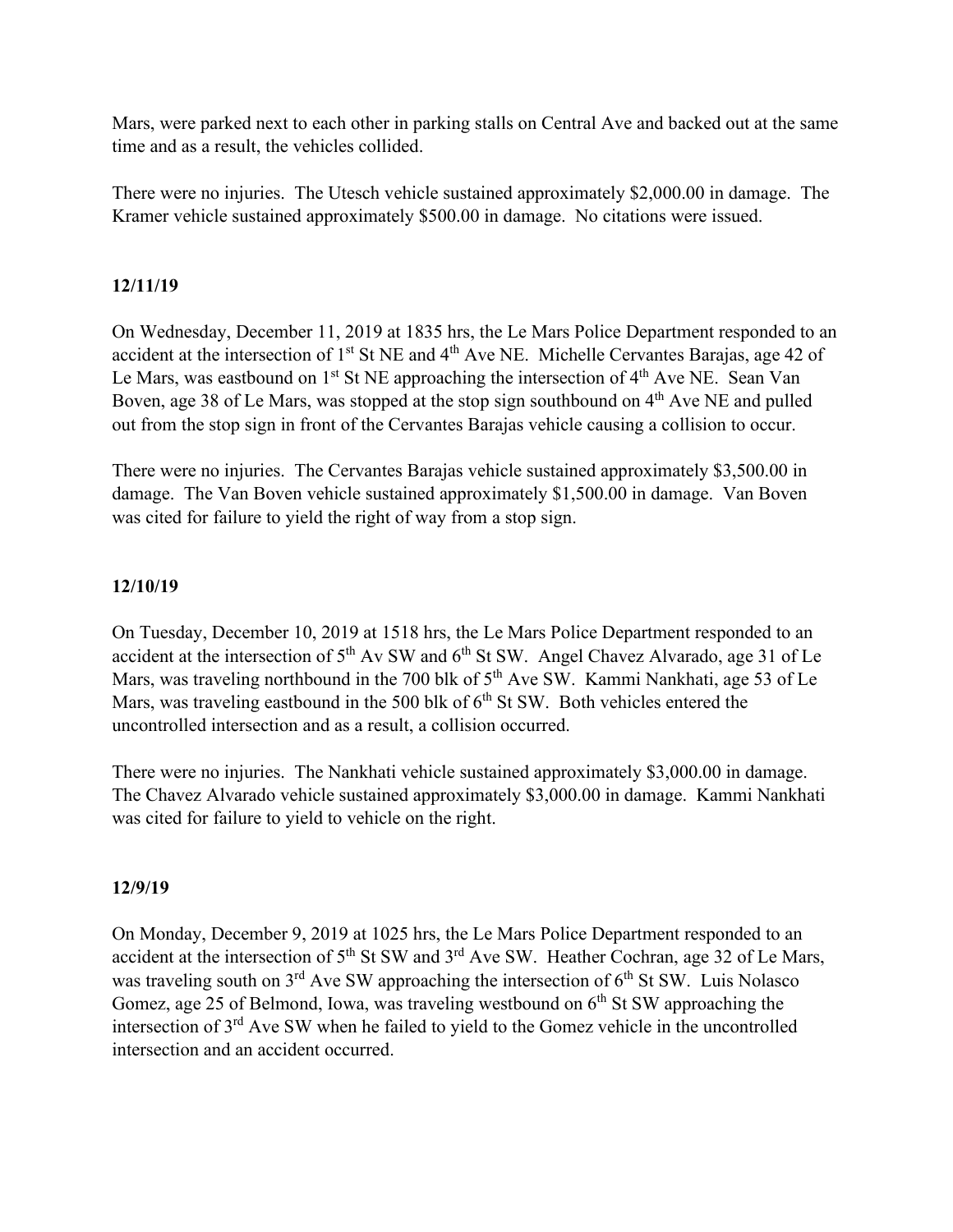Luis Nolasco Gomez was transported to Floyd Valley Hospital for minor injuries. The Cochran vehicle sustained approximately \$3,000.00 in damage. The Nolasco Gomez vehicle sustained approximately \$7,000.00 in damage. Luis Nolasco Gomez was cited for failure to yield the right of way at an uncontrolled intersection.

#### **11/28/19**

On Thursday, November 28, 2019 at 2143 hrs, the Le Mars Police Department responded to an accident at the intersection of 12<sup>th</sup> St SW and Hawkeye Ave. Jessica Franck, age 21 of Le Mars, was stopped in traffic at  $12<sup>th</sup>$  St and Hawkeye Ave SW. Chloe Peters, age 17 of Alton, was southbound on Hawkeye Ave SW attempting to make a right turn onto  $12<sup>th</sup>$  St SW and due to icy roads, Peters slid into the Franck vehicle.

There were no injuries. The Peters vehicle sustained approximately \$3,000.00 in damage. The Franck vehicle sustained approximately \$3,000.00 in damage. Chloe Peters was cited for failure to maintain control.

#### **11/25/19**

On Monday, November 25, 2019 at 2029 hrs, the Le Mars Police Department responded to an accident on C38 and Hwy 75. Susan Eral, age 56 of Le Mars, was stopped on C38 at the stop sign on the east side of the intersection facing west. Antonio Plascencia, age 50 of South Sioux City, was traveling north on Hwy 75 approaching the intersection and thought the intersection was Exit 116 and started to drift to the right at which time, it struck the Eral vehicle that was stopped at the intersection.

There were no injuries. The Eral vehicle sustained approximately \$5,000.00 in damage. The Plascencia vehicle sustained approximately \$5,000.00 in damage. Antonio Plascencia was cited for failure to maintain control.

#### **11/25/19**

On Monday, November 25, 2019 at 1759 hrs, the Le Mars Police Department responded to an accident at C38 and Hwy 75. Heidi Hooyer, age 39 of Sioux Center, was traveling north in the outside lane of Hwy 75. Bradley Wetherell, age 49 of Merrill, was stopped on C38 on the east side of the intersection of Hwy 75 and pulled away from the stop sign not seeing the Hooyer vehicle and as a result, a collision occurred.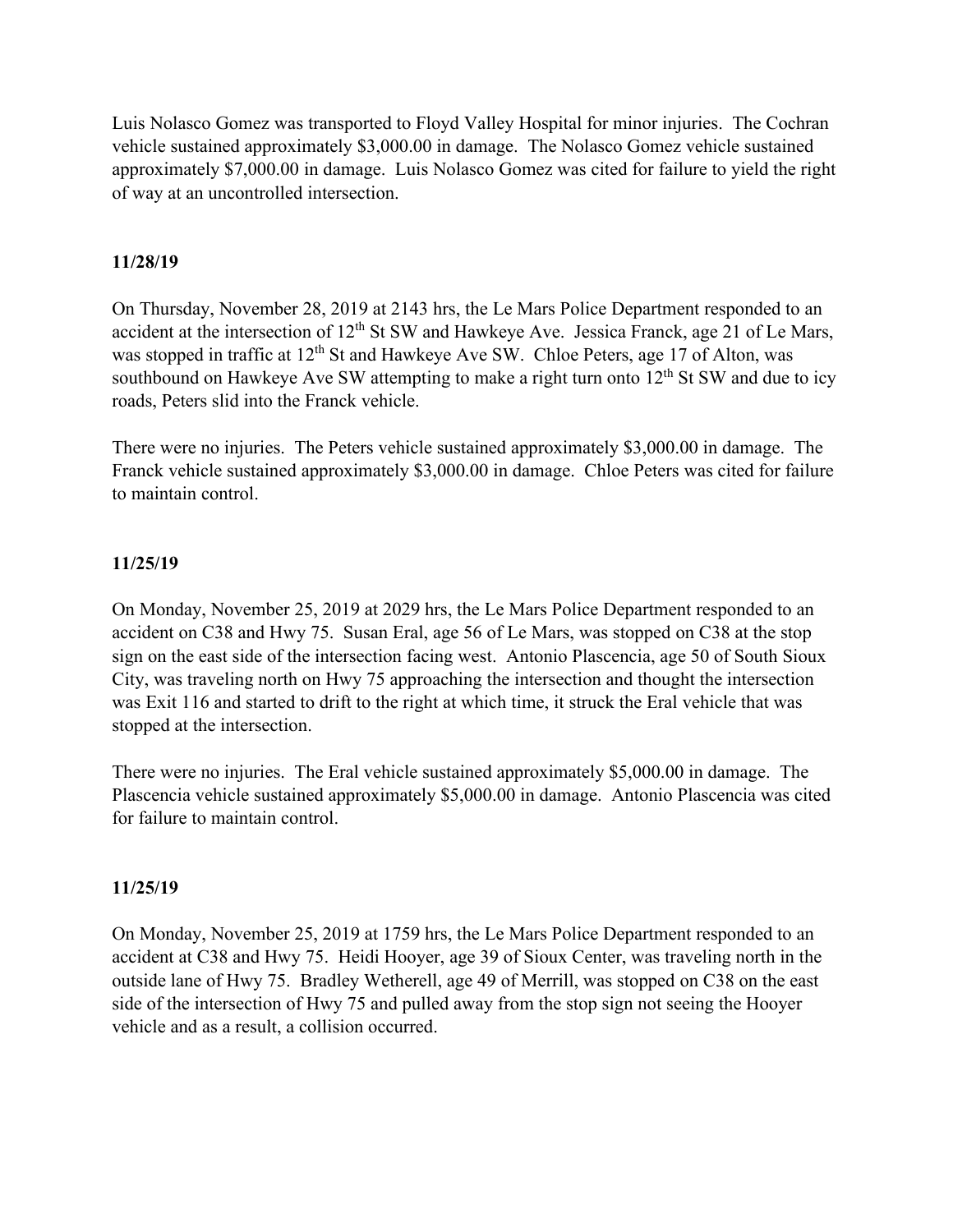There were no injuries. The Wetherell vehicle sustained approximately \$8,000.00 in damage. The Hooyer vehicle sustained approximately \$8,000.00 in damage. Bradley Wetherell was cited for failure to obey a stop sign and yield the right of way.

## **11/24/19**

On Sunday, November 24, 2019 at 1031 hrs, the Le Mars Police Department responded to an accident on  $2<sup>nd</sup>$  St NW. Kay Allen, age 80 of Le Mars, was backing from a parking space and backed too far and struck a legally parked vehicle.

There was no injury. The Allen vehicle sustained approximately \$100.00 in damage. The parked vehicle sustained approximately \$1,500.00 in damage. Kay Allen was cited for unsafe backing.

### **11/15/19**

On Friday, November 15, 2019 at 1930 hrs, the Le Mars Police Department responded to an accident at the intersection of  $3<sup>rd</sup>$  St SE and  $2<sup>nd</sup>$  Ave SE. Abdullahi Ibrahim, age 19 of Sioux City, was southbound on  $2<sup>nd</sup>$  Ave SE exiting the intersection when Ali Jinkinson, age 27 of Sheldon, was eastbound on  $3<sup>rd</sup>$  Ave SE and struck the rear passenger side of the Ibrahim vehicle.

There were no injuries. The Ibrahim vehicle sustained approximately \$5,000.00 in damage. The Jinkinson vehicle sustained approximately \$3,000.00 in damage. No citations were issued.

#### **11/14/19**

On Thursday, November 14, 2019 at 1628 hrs, the Le Mars Police Department responded to an accident at the intersection of  $2<sup>nd</sup>$  Ave SE and  $5<sup>th</sup>$  St SE. Kia Nelson, age 17 of Le Mars, was westbound on  $5<sup>th</sup>$  St SE. Jacob Weinberg, age 31 of Le Mars, was northbound on  $2<sup>nd</sup>$  Ave SE. Both vehicles entered the uncontrolled intersection and collided.

Weinberg was transported to Floyd Valley Hospital with minor injuries. The Nelson vehicle sustained approximately \$4,000.00 in damage. The Weinberg vehicle sustained approximately \$4,000.00 in damage. Weinberg was cited for failure to yield to the vehicle on the right.